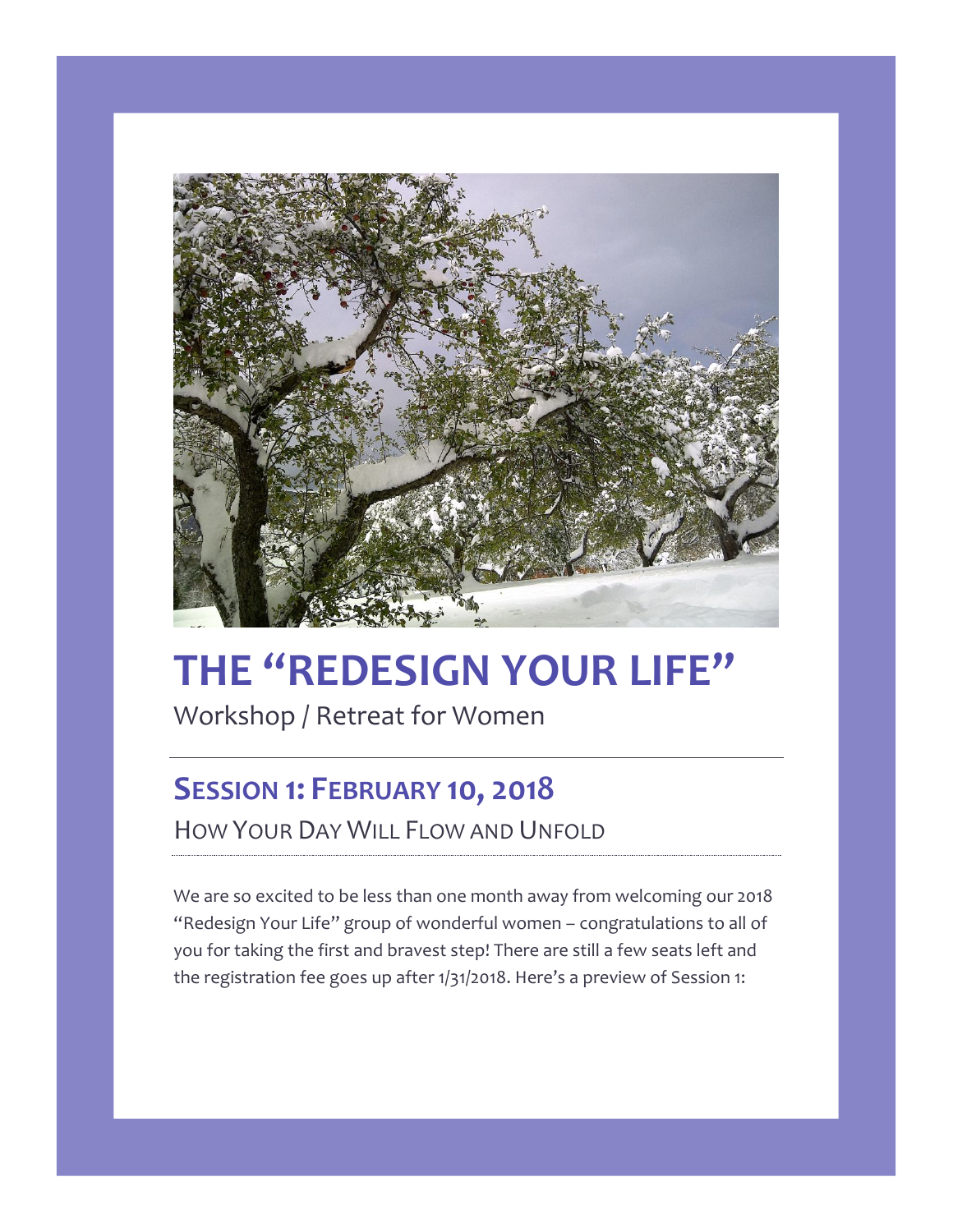#### Session 1 – The Science of Happiness

In our first session together, we lay the groundwork for living life by design. You will understand the true cause and effect relationship between success and happiness based on recent discoveries from neuroscience and positive psychology. You will learn how to reprogram your brain to increase focus, clarity, creativity, and achieve desired results. You will also experience the benefits of slowing down, getting quiet and being still to understand the realities of mind-body connection.

This foundational work will prepare you for the four following sessions and ultimately enable you to rediscover and reawaken your true "Core Self" and lead yourself and your life with purpose, intention and greater happiness.



Arrive at Alnoba, drop off your coat and head downstairs to the dining area to meet your workshop / retreat companions. Enjoy a light, healthy breakfast to fuel your mind and body before embarking on your journey.

#### Mid-Morning



Move into our gorgeous meeting space for facilitated discussion with Deb on the science of happiness, the perceptions and misconceptions about success and perfection and "The Work" you will be doing to clear the clutter and reconnect with your core self and reap the reward of freedom and more joy.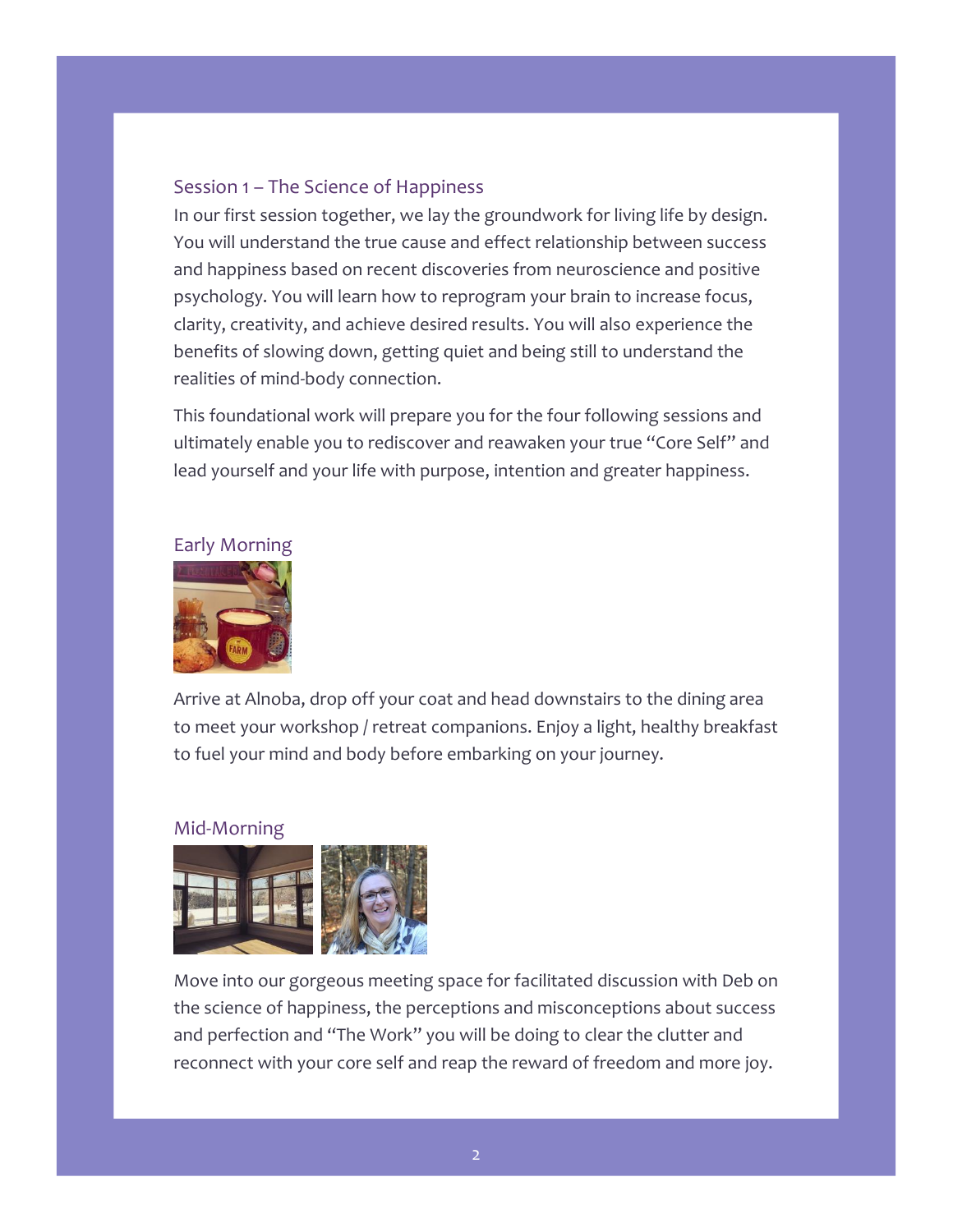#### Late Morning



Transition from informational thinking and discussion to experiential feeling and being as Hannelore guides you through a calming centering process, deep yogic breathing and gentle stretching to help you get quiet, go within and nurture yourself physically, emotionally, and spiritually.

## Mid-Day



Enjoy a delicious, hearty farm-to-table lunch and take some time to explore the many inspiring spaces within Alnoba or perhaps even brave the February weather for a brisk, energizing walk outdoors.

### Early Afternoon



Return to our meeting space and complete a comprehensive series of introspective, reflective writing exercises—essentially, begin to tackle "The Work" that was introduced and explained earlier with Deb.